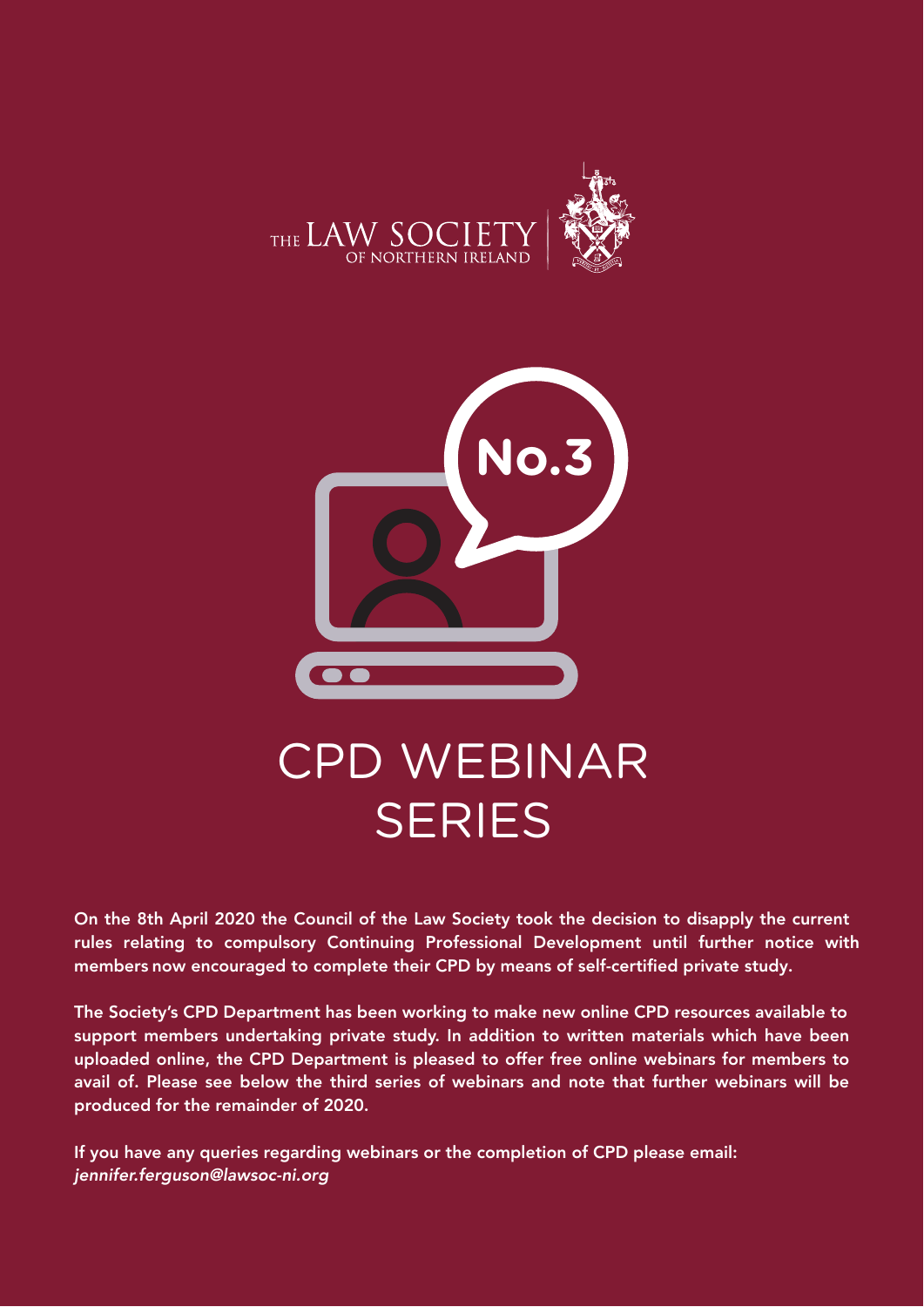# GDPR – A 2020 Update

### BRIEFED GDPR Compliance Specialists

### Tuesday 28 July 2020 12:00 noon - 1:30 pm CPD: 1.5 Private Study Hours

Two years after the introduction to the GDPR, the risks of non-compliance for law firms continue to increase, demands from clients about their data protection rights are much more prevalent and due to increased cyber-crime, lawyers are facing potential data breaches 24/7.

Add to that an unprecedented lockdown where law firms have had to quickly pivot how they operate and provide services to their clients. This has required fast adoption of all types of new technology, and significantly changing the typical working day. Whilst our minds have been on a health crisis, and making sure we continued to have as busy a practice as possible, risks around personal data continue to increase exponentially.

In this 90 minute 2020 update Orlagh Kelly, Barrister and Caroline Boyle, Solicitor from Briefed GDPR Compliance Specialists will;

- 1. Summarise the key requirements of GDPR for Law Firms
- 2. Discuss real life data breaches experienced by lawyers and how they were handled behind the scenes
- 3. Identify common security risks in the legal sector and how to manage them
- 4. Provide advice as to how to manage your GDPR compliance to avoid sanctions by the Information Commissioner's office and your disciplinary body.



#### Orlagh Kelly, Barrister & Founder of Briefed

Belfast based barrister Orlagh Kelly ran her own legal practice for twelve years, representing clients in almost two thousand court cases before starting a technology-led GDPR Compliance business, Briefed.

As well as working with local clients such as Lagan Construction Group, The Office of the Police Ombudsman, The Odyssey Arena, Autoline Insurance and Belfast International airport, Briefed is the leading supplier of GDPR advice and training to the English barrister market with more than one hundred sets of chambers, and 3000 barristers using Briefed products and services to ensure they are GDPR compliant.



#### Caroline Boyle, Solicitor (NP)

With more than 15 years' experience as a dual-qualified solicitor in England and Wales and in Northern Ireland, Caroline has significant experience in advising UK companies on governance and compliance.

Caroline delivers GDPR training and consultancy projects with clients including schools, charities, construction businesses, financial services organisations, and law firms.

Caroline brings her extensive legal experience to the role to deliver a pragmatic, client-focused service.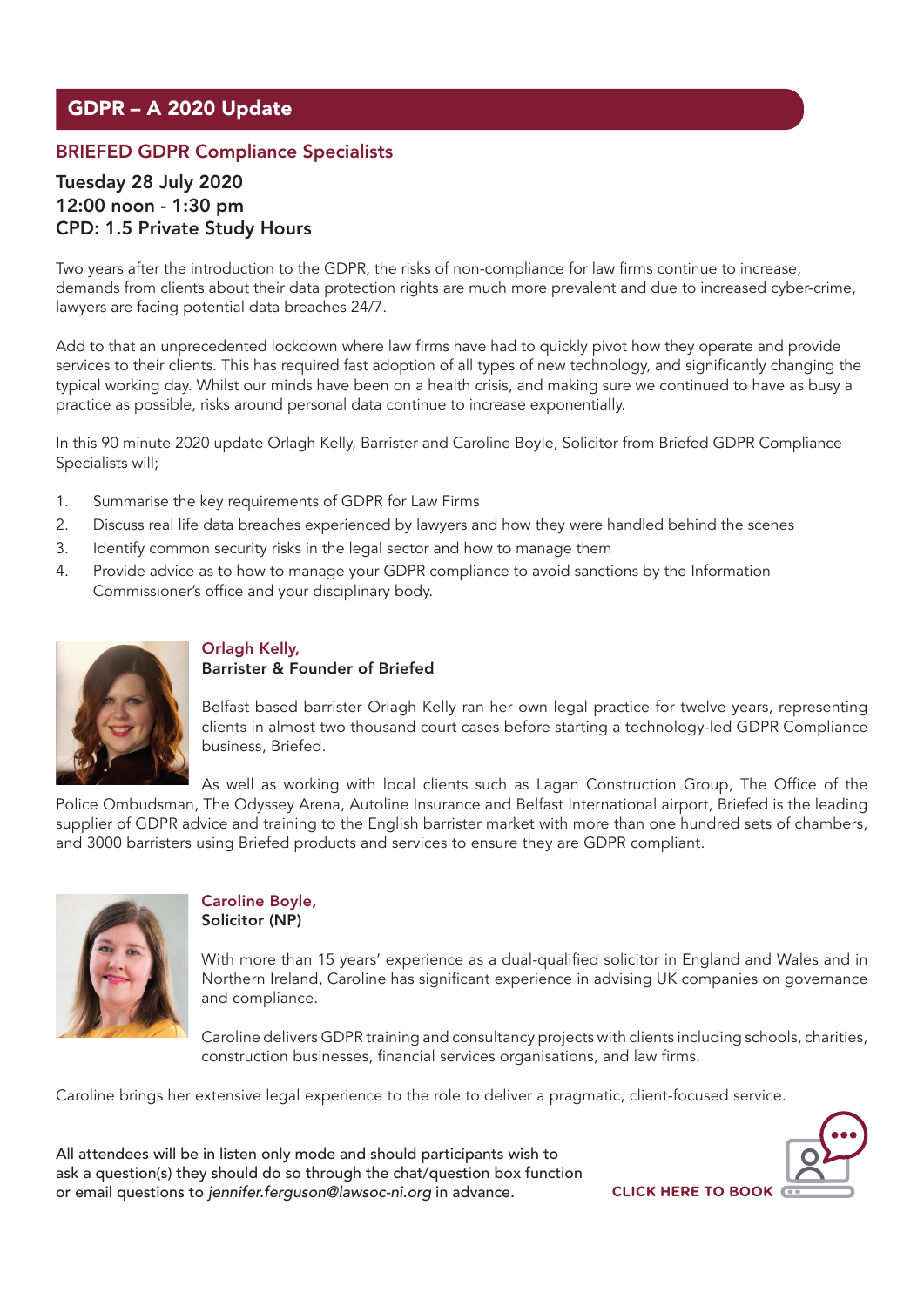## Employment Law Issues arising from the COVID-19 pandemic

### Emma McIlveen & Ciara Fulton

### Thursday 30 July 2020 11:00 am - 12:00 noon CPD: 1 Private Study Hour

It goes without saying that COVID-19 has had a significant impact on employers in Northern Ireland. Indeed, some employers were forced to temporarily cease operations whilst others have had to make radical changes in order to keep functioning.

As Northern Ireland emerges from lockdown, many employers face numerous employment related issues as they plan for a post COVID-19 working environment. Employees on the other hand are regularly raising queries about their rights and entitlements in relation to furlough, home-working, leave of absence and health & safety.

As a result, this webinar aims to provide a high level overview of the key employment law issues which arise as a result of COVID-19.

The Panellists plan to address the following:

- 1. Overview of the redundancy process
- 2. Employment law claims which may arise as a result of COVID-19
- 3. Update on reopening of the Northern Ireland Employment Tribunals
- 4. Common queries being posed to practitioners

#### **Panellists**



#### Emma McIlveen BL

Emma McIlveen is a barrister with extensive experience of employment law and discrimination issues.

She has appeared in the Employment Tribunals, Court of Appeal and in front of Regulatory Panels. Emma represents both Claimants and Respondents and has acted as sole counsel in a wide range of matters including complex discrimination matters dealing with disability, age, race, pregnancy and sex discrimination.

She also has experience of handling claims for unfair dismissal, discrimination by association, unfair recruitment and selection procedures, TUPE and unlawful deduction of wages. In addition to this, she has experience of representing vulnerable Claimants and is well versed on Galo adjustments.

Emma serves on the committee of the Employment Lawyers Group in Northern Ireland. Emma is also called to the Bar of Ireland and is an accredited mediator with the Resolution Centre in Belfast.



#### Ciara Fulton Solicitor

Ciara Fulton is a Partner in Jones Cassidy Brett, a niche employment law firm based in Belfast which is renowned for its expertise in employment and equality matters.

Ciara is dual qualified and advises on all aspects of employment law in Northern Ireland and the Republic of Ireland.

She has significant experience of advising clients on the full range of employment issues including complex discrimination issues, bullying and harassment claims, disciplinary and grievance matters, business reorganisations, redundancies, senior executive severances, restrictive covenants, employment related litigation and TUPE.

Ciara has been ranked as a leader in her field by both Chambers and Partners UK and the Legal 500 and is described as "excellent" and has been praised for her "practical and commercial approach". Ciara regularly speaks on a range of employment issues at internal and external events and delivers bespoke training to clients on the differences between NI and ROI employment law.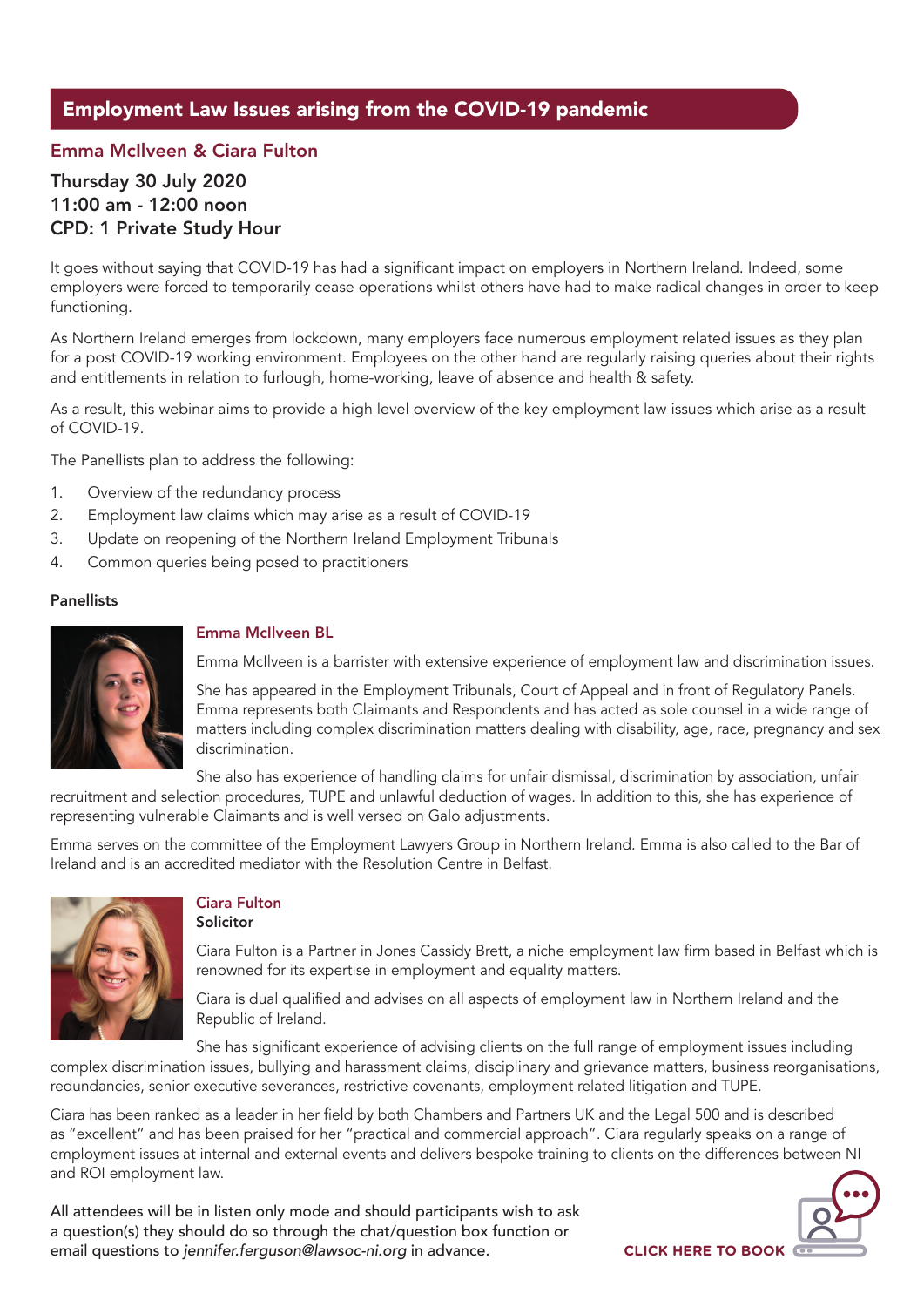### Stamp Duty Land Tax

### Suzanne O'Hara

Friday 31 July 2020 10:00 am - 11:00 am CPD: 1 Private Study Hour

#### SDLT Hot Topics

The rules in relation to SDLT are now more complex than ever. With this in mind, it is becoming increasingly difficult to remain compliant. This webinar will help you identify the key issues when advising on SDLT and provide you with a greater awareness of the wide variety of issues involved. In particular, the webinar will cover some of the hot topics in SDLT at the moment including:

- The recently announced 'SDLT holiday' and how this impacts transactions completing before 31 March 2021
- Chargeable consideration exceptions to the rule
- Residential v non-residential property
- 3% Higher rate planning
- and
- Potential refunds for your clients

The webinar includes practical case studies and references to recent case law and HMRC manual updates.



#### Suzanne O'Hara

Suzanne is Head of Moore (NI) LLP SDLT Advisory Service, providing specialist property tax advice to solicitors, private clients, accountants & other professionals.

Suzanne read Law and Accounting at Queen's University, Belfast. She is a Chartered Tax Adviser and also holds the Advanced Diploma in International Taxation, being awarded the Worshipful Company of Tax Advisers Medal for the highest marks in the Principles of Corporate and International Taxation paper. She also lectures for the Irish Institute of Tax on the Principles of

International Tax and more recently for the Institute of Professional Legal Studies at Queen's University. She is the author of 'A Practical Guide to SDLT in England & Northern Ireland' due to be published in August 2020 by Law Brief Publishing Ltd.

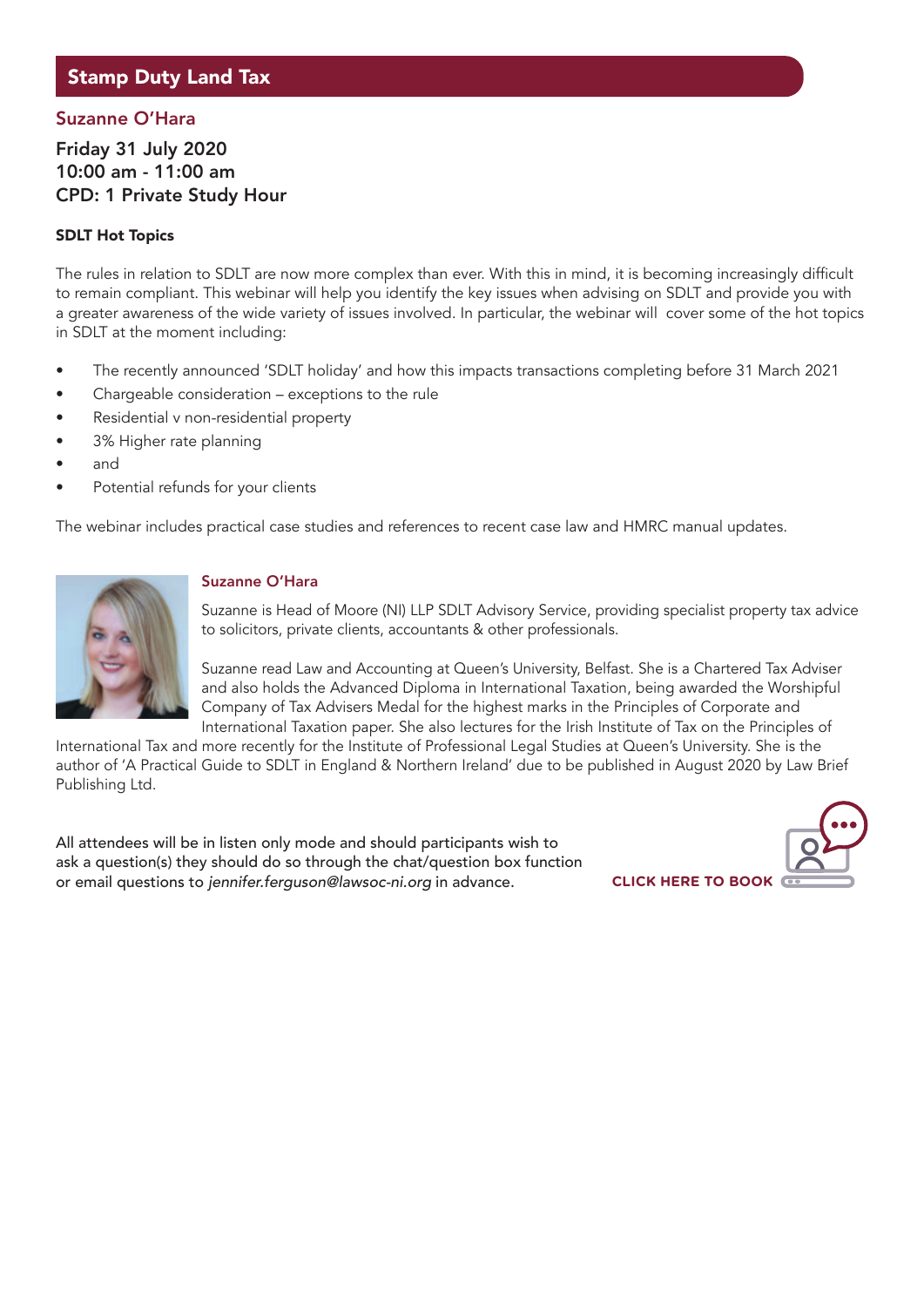### Cross Border Practice and Procedure (Personal Injury)

### Ray Motherway

### Thursday 6 August 2020 1:00 pm - 2:00 pm CPD: 1 Private Study Hour

This webinar will be delivered by Barrister Ray Motherway and will discuss effective and efficient case management for cross border solicitors involved in personal injuries actions in the Republic of Ireland.

Topics which will be covered will include:

- Whether ROI courts have jurisdiction to hear a claim
- North or South?
- Interactions with insurers
- Letters before action / Pre-action Protocol
- Medical reports for applications to the Personal Injuries Assessment Board (PIAB)
- Information and documentation for an application to PIAB
- Statutory time limits for the institution of legal proceedings and the effect of the intervening application to PIAB
- PIAB process
- Information for instructing counsel to prepare proceedings
- Progressing litigation to settlement or hearing
- **Costs**



#### Ray Motherway

Ray was called to the Bar of Ireland in 2008 and has been assisting solicitors on both sides of the border with their personal injuries and clinical negligence actions, advocating for injured parties, the State, domestic and international insurers, and self-insured companies in all courts in the Republic.

He has represented clients during mediations and arbitrations; families of deceased persons

at inquests into deaths related to medical treatment; employers and employees at Workplace Relations Tribunals; and solicitors before Solicitors Disciplinary Tribunals.

Ray also acts in professional negligence and commercial disputes.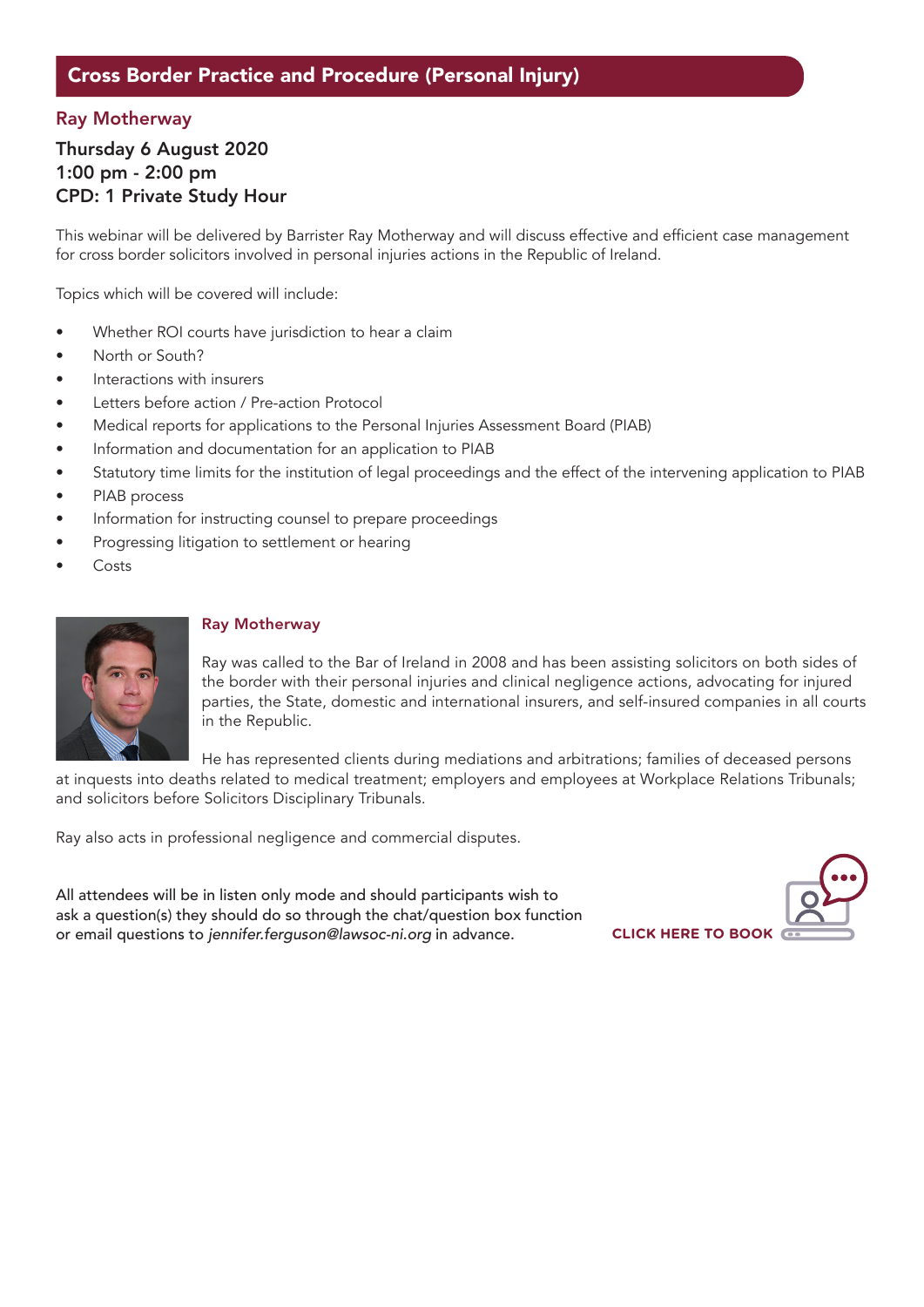### Interim injunctions in commercial litigation

### Matthew Corkey

### Wednesday 19 August 2020 2:00 pm - 3:00 pm CPD: 1 Private Study Hour

Interim injunction applications require a representative to come to grips with the case being made / defended very quickly. The representative will have to be in a position to provide preliminary advices to a client, manage commercial litigationcorrespondence and gather necessary documentation within a short period of time in order to effectively prosecute or defend an application for an interim injunction. This webinar will endeavour equip a lawyer with the basic knowledge to allow them to undertake all of those roles.

The webinar will include:

- The basic law relating to both prohibitory and mandatory interim injunctions;
- The American Cyanamid principles;
- The law relating to cross-undertakings for damages;
- The types of relief that can be sought on an interim basis;
- The procedure for obtaining an interim injunction.

The webinar shall also focus on some specific categories of interim injunction, specifically:

- Freezing injunctions;
- Search orders;
- Orders for the preservation of property.



#### Matthew Corkey BL

Matthew is a barrister practising at the Bar of Northern Ireland since 2008.

He undertakes work in the High Court, in particular the Commercial, Judicial Review and Chancery Courts.

He has considerable experience of advising and representing clients involved in commercial disputes including contract disputes; banking disputes; property disputes; debt recovery; professional negligence; construction disputes; insurance disputes.

Matthew has represented and advised clients in respect of all forms of commercial dispute resolution including injunctive proceedings, arbitration, mediation, adjudication.

Matthew is a member of the British Irish Commercial Bar Association and the Commercial Bar Association of the Bar of Northern Ireland.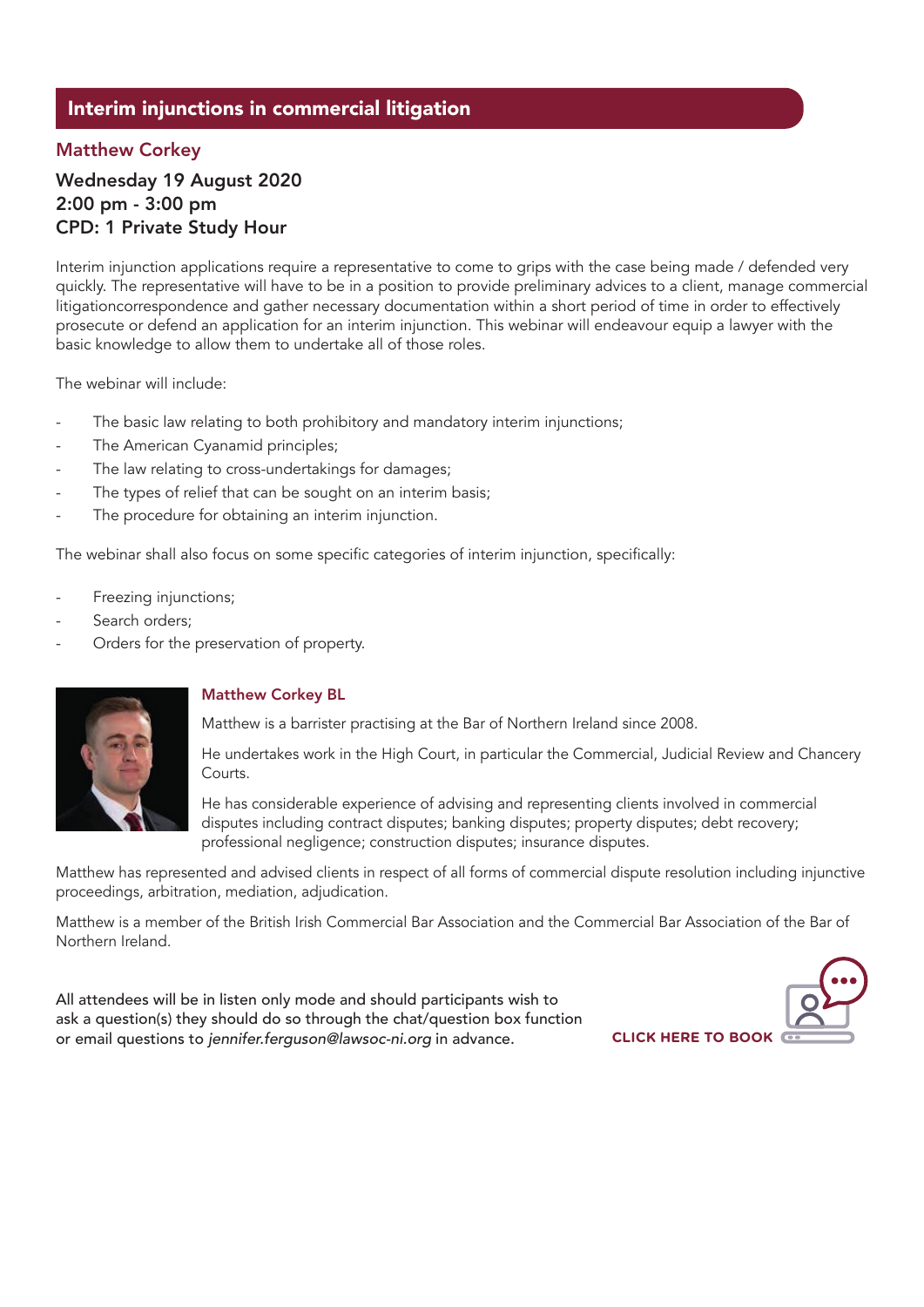### Corporate Insolvency and Governance Act 2020

### Niall Mahon

Tuesday 25 August 2020 12:00 noon - 1:00 pm CPD: 1 Private Study Hour

This webinar will provide an overview of the recent updates to insolvency legislation in the United Kingdom arising from the Corporate Insolvency and Governance Act 2020.

This will cover;

and

- (i) the moratorium
- (ii) the restructuring plan
- (iii) the ban on ipso facto clauses
- (iv) the temporary suspension of the wrongful trading regime and
- (v) the temporary provisions relating to statutory demands and winding up petitions.

This webinar will be presented by Niall Mahon, Associate Solicitor of Arthur Cox.



#### Niall Mahon,

#### Associate Solicitor, Arthur Cox

Niall attended Queen's University Belfast and qualified as an associate into the Arthur Cox Finance department in 2015. Niall specialises in banking and finance law and regularly advises corporate debtors, creditors and insolvency practitioners across a range of insolvency and restructuring matters.

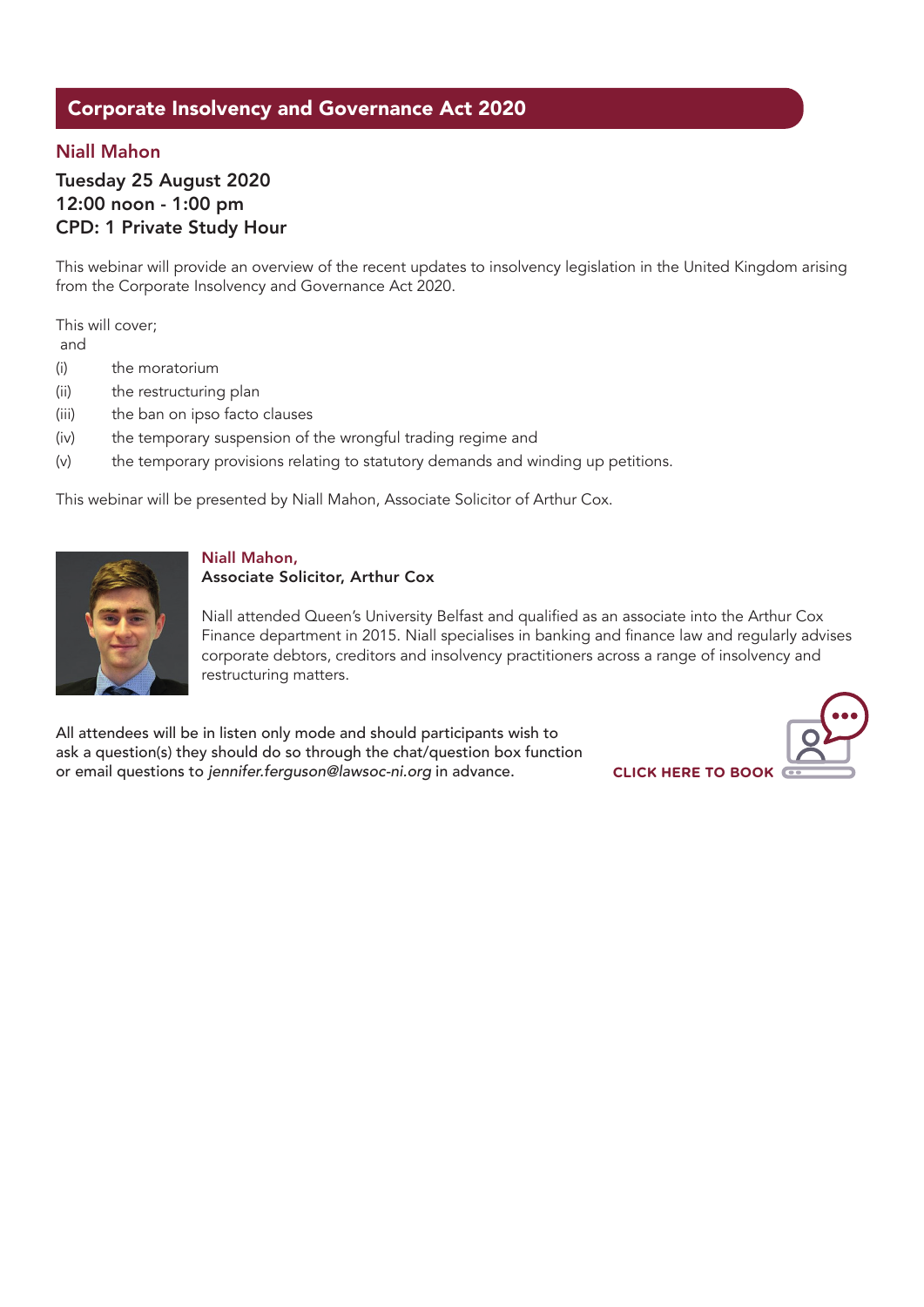### Vulnerable Witness Series (for Civil/Family and Criminal Practitioners)

### Practical Training Workshops

| Date: | See various below                      |
|-------|----------------------------------------|
| Time: | See various below                      |
| CPD:  | <b>2 Private Study Hours</b>           |
|       | Booking link: Multiple links see below |

Sir John Gillen's Report into the law and procedures in serious sexual offences in Northern Ireland in the Serious Sexual Offences review stated:

"There needs to be a radical rethinking of the current training that judges and the legal profession receive on the approach to the law and procedures governing child sexual abuse."

The Review recommends a fresh culture of cross-examination. In England and Wales (in anticipation of compulsory training for all publicly-funded advocates before they can act in serious sexual offences cases) specific training has been developed to help practitioners strike the balance between advancing their client's case effectively in court whilst ensuring vulnerable witnesses are not subjected to undue stress.

The Review of Civil and Family Justice in Northern Ireland Report recommended:

"Developing the voice of the child and extending the use of special measures and support for child and vulnerable witnesses to the family courts, with pilot schemes for the use of registered intermediaries and the National Society for the Prevention of Cruelty to Children's young witness service".

It went on to say that it is not only the child who needs to be listened to in an informed manner but other vulnerable witnesses in family proceedings, and particularly in care proceedings.

#### **Training**

The Law Society of Northern Ireland has commissioned a specialist training course looking at all aspects of handling vulnerable witnesses and clients.

Parts 2 and 3 of the course will follow on from the Vulnerable Training Session presented by Sir John Gillen and Fiona Donnelly (Part 1).

Attendance at Part 1 session is *not* however essential for attendance at the practical workshops (Parts 2 & 3). These workshops provide you with the opportunity to learn how to reframe questions and approaches to accommodate witnesses with a variety of vulnerabilities.

#### Part 2 is independent preparation and is essential for Part 3.

For Part 2 you will be required to work on a short case file and prepare cross-examination questions which must be submitted one week in advance of Part 3.

The case file will be either criminal or civil depending on which session/date you opt for.

Questions MUST be submitted one in week in advance of the workshop you opt to attend i.e. Civil or Criminal.

Questions should be emailed to fionadonnelly63@gmail.com



#### Fiona Donnelly

Fiona Donnelly is a Senior Lecturer at the Institute of Professional Legal Studies at Queen's University, Belfast, and has been admitted as a solicitor since 1987.

The Institute is the primary training organisation for solicitors and barristers in Northern Ireland. Fiona designs, teaches and examines courses in litigation and advocacy. She has held a number of positions within the Institute including Associate Director and Head of Teaching Quality.